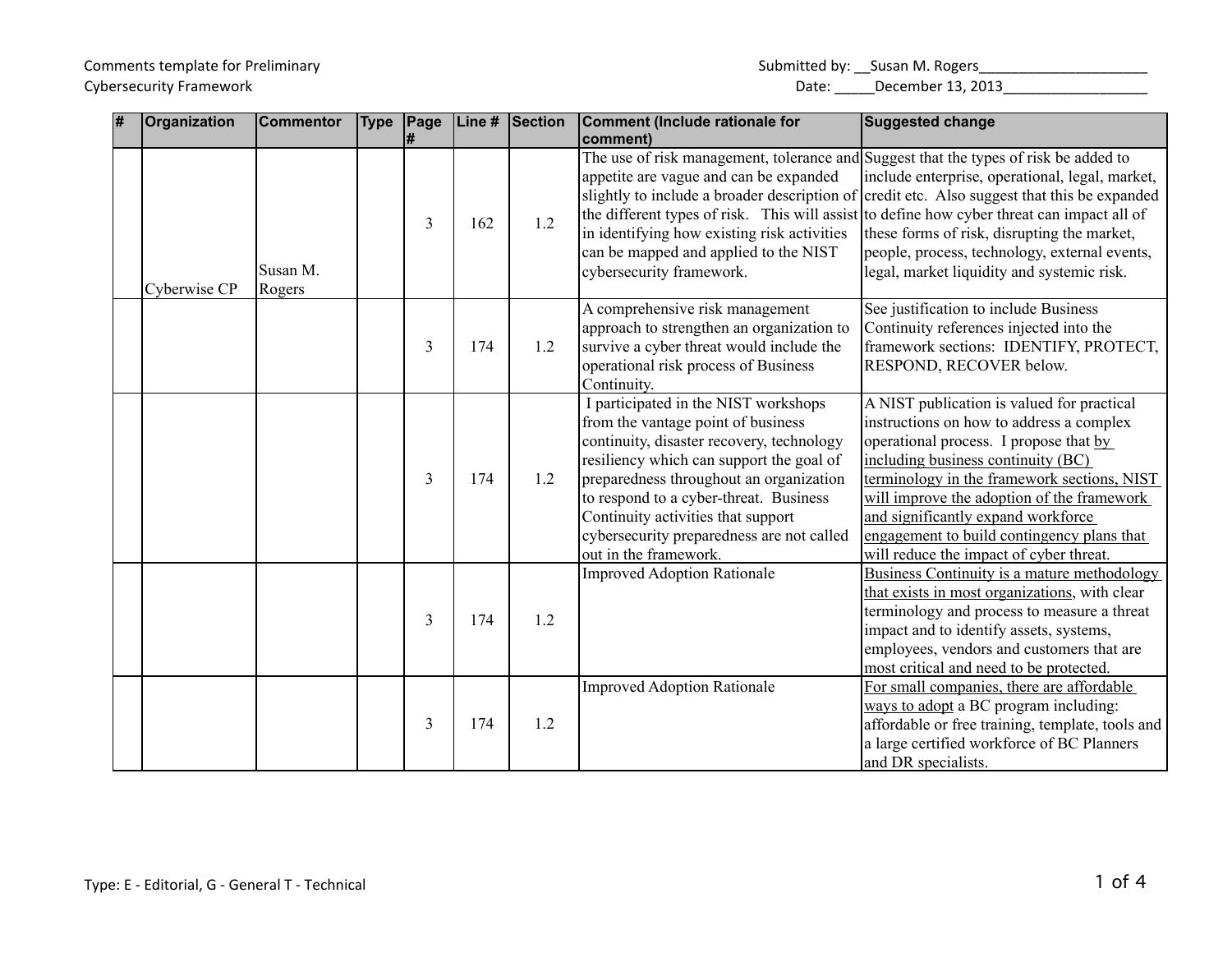# Comments template for Preliminary Submitted by:  $\mathsf{S}$ usan M. Rogers Cybersecurity Framework **Date:** Letter Date: Letter Date: Letter Date: Letter December 13, 2013

| ubmitted by: __Susan M. Rogers |  |  |
|--------------------------------|--|--|
|                                |  |  |

|  |  | 3 | 174 | 1.2 | <b>Improved Adoption Rationale</b>                                                                                                                                                                                                                                                                      | If NIST includes BC terminology in the<br>framework, organizations will have an easier<br>experience communicating how they are<br>meeting components of the framework. The<br>framework can reference usage of Business<br>Impact Analysis, business contingency plans,<br>disaster recovery plans and utilize various<br>levels of crisis communication and event<br>response practices that business teams create<br>under the guidance and structure of their BC<br>programs. |
|--|--|---|-----|-----|---------------------------------------------------------------------------------------------------------------------------------------------------------------------------------------------------------------------------------------------------------------------------------------------------------|-----------------------------------------------------------------------------------------------------------------------------------------------------------------------------------------------------------------------------------------------------------------------------------------------------------------------------------------------------------------------------------------------------------------------------------------------------------------------------------|
|  |  | 3 | 174 | 1.2 | <b>Improved Preparedness Rationale</b>                                                                                                                                                                                                                                                                  | Citing Business Continuity in the NIST<br>framework will add people into the dialogue<br>that have led their organizations through crisis<br>events such as hurricane Sandy, power<br>outages, network failures etc., and have<br>lessons learned that will enrich cyber event<br>contingency planning.                                                                                                                                                                           |
|  |  | 3 | 174 | 1.2 | <b>Improved Preparedness Rationale</b>                                                                                                                                                                                                                                                                  | Citing BC will encourage information sharing<br>with organizations. Silos may exist that limit<br>the sharing of important information such as:<br>critical asset tracking, impact of emerging<br>risks, contingency plans built through the<br>company critical and single point of failure<br>processes and systems.                                                                                                                                                            |
|  |  | 3 | 183 | 1.2 | Risk based application of process is not<br>well defined. This is important because<br>frameworks cannot be adopted overnight.<br>They take time, with organizations<br>choosing the most important pieces, based<br>on their highest risks, to implement first.<br>Then overtime, more can be adopted. | Suggest that a definition of risk based<br>adoption be added.                                                                                                                                                                                                                                                                                                                                                                                                                     |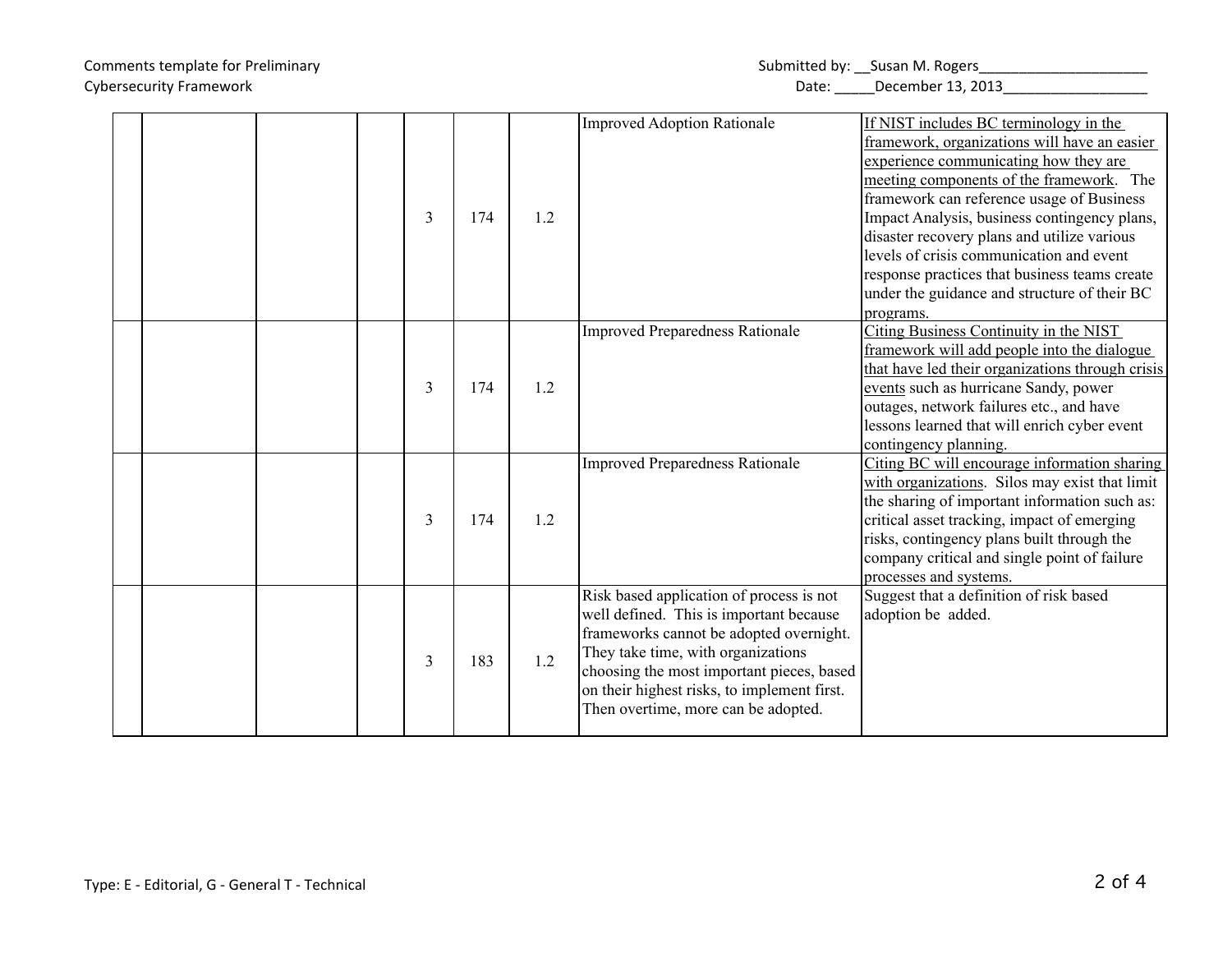## Comments template for Preliminary Submitted by: \_\_Susan M. Rogers\_\_\_\_\_\_\_\_\_\_\_\_\_\_\_\_\_\_\_\_\_ Cybersecurity Framework **Date:** 2013 Cybersecurity Framework Date: 2013 Date: 2013 Date: 2013

|  |  | 14 | 466 |           | Inventory lists are notoriously hard to<br>keep up to date. More direction is needed<br>to provide small/medium companies help<br>ID.AM-1 in creating process that is sustainable.                                                                                                                   | Suggest reference to NIST standards that<br>support identification software development<br>lifecycle, change management, annual disaster<br>recovery (technology), business continuity<br>maintenance and other practices that support<br>refresh of various asset inventories. |
|--|--|----|-----|-----------|------------------------------------------------------------------------------------------------------------------------------------------------------------------------------------------------------------------------------------------------------------------------------------------------------|---------------------------------------------------------------------------------------------------------------------------------------------------------------------------------------------------------------------------------------------------------------------------------|
|  |  | 14 | 466 | $ID.AM-1$ | same as above                                                                                                                                                                                                                                                                                        | same as above                                                                                                                                                                                                                                                                   |
|  |  | 14 | 466 | $ID.BE-1$ | There is opportunity in this section to<br>reference the many sources where<br>business people prioritize and identify<br>impact and emerging risks. This will help<br>with framework adoption.                                                                                                      | Reference to practices within Operational<br>Risk, such as a RCSA (Risk and Control Self<br>Assessment), Vendor Management<br>Assessment tools, or Business Continuity<br>BIA, (Business Impact Analysis) can be<br>provided.                                                   |
|  |  | 14 | 466 |           | ID.BE-2 $ $ same as above                                                                                                                                                                                                                                                                            | same as above                                                                                                                                                                                                                                                                   |
|  |  | 14 | 466 |           | ID.BE-4 $ $ same as above                                                                                                                                                                                                                                                                            | same as above                                                                                                                                                                                                                                                                   |
|  |  | 16 | 466 | ID.RA-3   | Threats to organizational assets should<br>also be shared to the groups within a<br>company that can put contingencies in<br>place.                                                                                                                                                                  | add verbiage to share threat information.                                                                                                                                                                                                                                       |
|  |  | 20 | 466 | PR.IP-4   | There is an opportunity here to identify the Include reference to Disaster Recovery or<br>practices within Disaster Recovery that<br>manage back-up strategy, technology<br>recovery and resiliency based on the<br>recovery time objectives and recovery<br>point objectives of critical processes. | Business Continuity standards that include<br>DR.                                                                                                                                                                                                                               |
|  |  | 20 | 446 | PR.IP-9   | BC, DR and Incident handling plans may<br>be in place however they may not be<br>expanded to anticipate response and<br>contingency of the impact of cyber threat.                                                                                                                                   | Add verbiage that BC, DR, Incident plans are<br>in place, maintained and include activities to<br>respond to a cyber event, that includes both<br>physical and technology failure and multi-<br>regional impact.                                                                |
|  |  | 24 | 446 | RS.CO-5   | There is an opportunity to use the phrase<br>"contingency plan activation" and to<br>have in order to mitigate the effects of a<br>cyber event.                                                                                                                                                      | Add verbiage that links Info. Sec. Incident<br>Response to the Business Continuity Crisis<br>reference the coordination of response that Response process that would simultaneously<br>business teams and technology teams must stand up to mitigate a significant cyber event. |